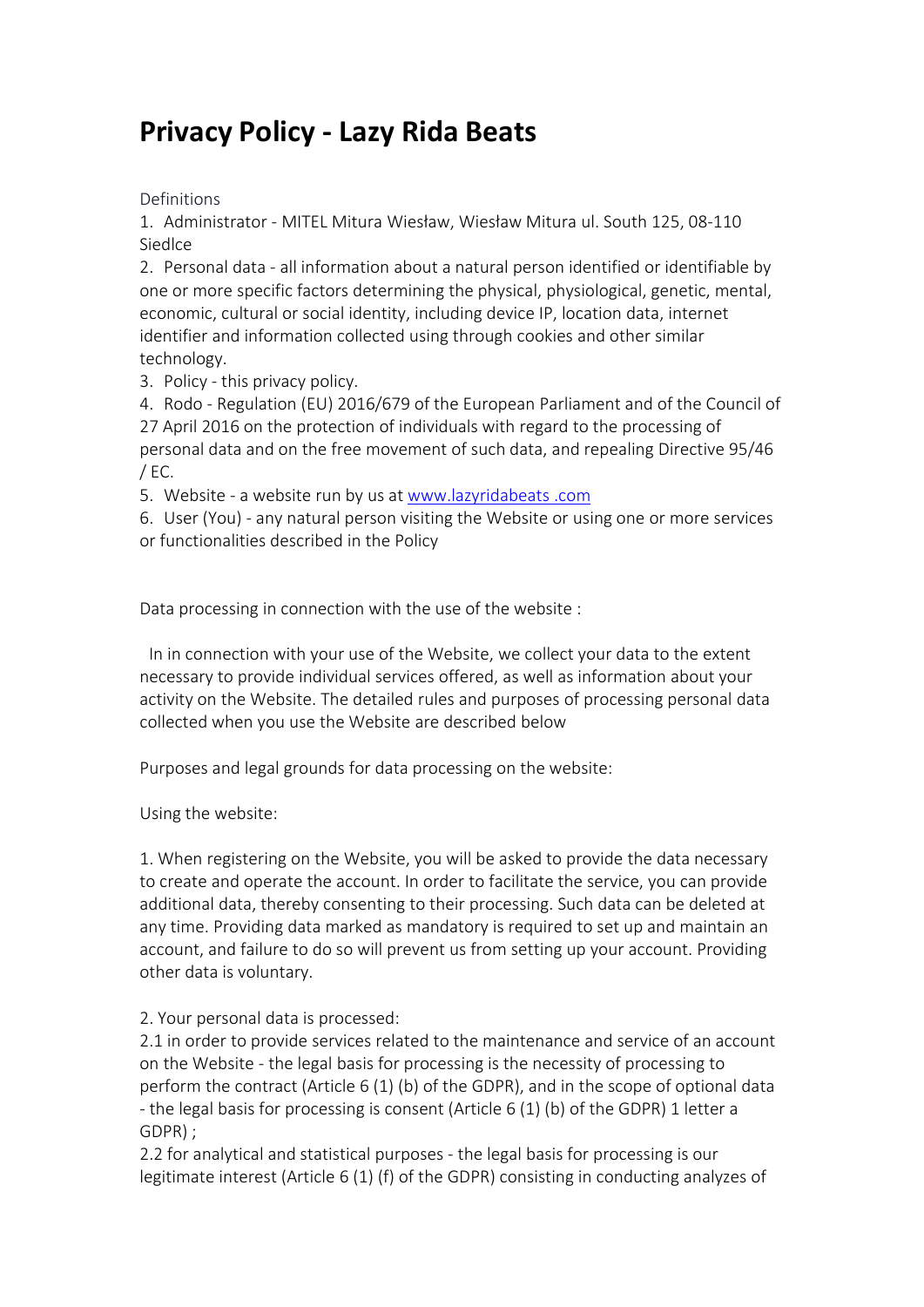Users' activity on the Website and how to use the account, as well as their preferences in order to improve the functionalities used;

2.3 in order to possibly establish and pursue claims or defend against them - the legal basis for processing is our legitimate interest (Article 6 (1) (f) of the GDPR) consisting in the protection of our rights.

2.4 for marketing purposes (ours and our partners) - the rules for the processing of personal data for marketing purposes are described in the "MARKETING" section.

3. If the Website allows you to log in via other portals, such as Facebook, Google, Instagram, Twitter, Apple), the Website will download from your account within the given portal only the data necessary to registerand service the account. By independently changing the plug-in settings, you can easily extend the scope of the downloaded data to include those that may be useful when using the functionality of the account on the Website.

Using paid services on the site.

4. If you place an order (purchase of goods or services) on the Website, we will process your personal data for the following purposes:

4.1 in order to fulfill the order placed - the legal basis for processing is the necessity of processing to perform the contract (Article 6 (1) (b) of the GDPR); in the scope of optional data, the legal basis for processing is consent (Article 6 (1) (a) of the GDPR); 4.2 in order to fulfill our statutory obligations, resulting in particular from tax and accounting regulations - the legal basis for processing is the legal obligation (Article 6 (1) (c) of the GDPR);

4.3 for analytical and statistical purposes - the legal basis for processing is our legitimate interest (Article 6 (1) (f) of the GDPR) consisting in analyzing your activity on the Website, as well as your purchasing preferences in order to improve the functionalities used;

4.4 in order to possibly establish and pursue claims or defend against them - the legal basis for processing is our legitimate interest (Article 6 (1) (f) of the GDPR) consisting in the protection of our rights.

Contact forms:

5. On the Website, we provide the opportunity to contact us using electronic contact forms. Using the form requires providing your personal data necessary for us to be able to contact you and answer your question. You can also provide other data in the form to facilitate contact or handling your inquiry. Providing data marked as mandatory is required in order to accept and handle the inquiry, and failure to do so will result in us not being able to handle your inquiry. Providing other data is voluntary.

6. The personal data that you send us via the contact form are processed: 6.1 in order to identify you as the sender and handle your inquiry sent via the provided form - the legal basis for processing is the necessity of processing to perform the service contract (Article 6 (1) (b) of the GDPR);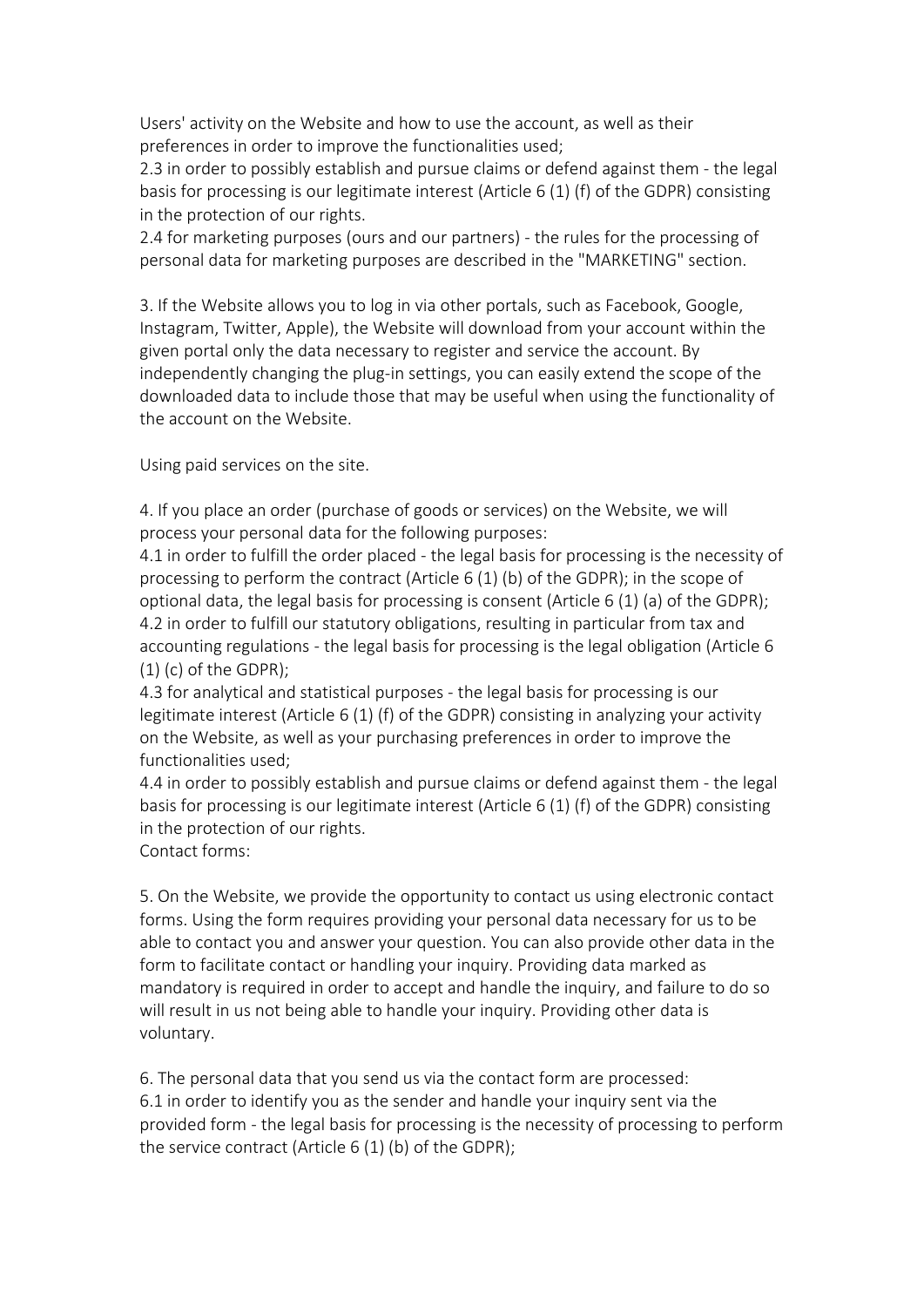6.2 for analytical and statistical purposes - the legal basis for processing is our legitimate interest (Article 6 (1) (f) of the GDPR) consisting in keeping statistics of inquiries submitted by Users via the Website in order to improve its functionality.

# Marketing:

7. We process your personal data in order to carry out marketing activities, which may include:

7.1 displaying marketing content that is not tailored to your preferences (contextual advertising);

7.2 displaying marketing content corresponding to your interests (behavioral advertising);

7.3 sending e-mail notifications about interesting offers or content, which in some cases contain commercial information (newsletter service)

7.4 conducting other types of activities related to direct marketing of goods and services (sending commercial information by electronic means and telemarketing activities)

8. In in order to carry out marketing activities, in some cases we use profiling (if you give your consent). This means that thanks to automatic data processing, we evaluate selected factors relating to natural persons in order to analyze their behavior or create a forecast for the future .

# Behavioral Advertising:

9. We and our trusted partners process your personal data, including personal data collected via cookies and other similar technologies, for marketing purposes in connection with targeting you with behavioral advertising, i.e. advertising that is tailored to your preferences. The processing of personal data then also includes profiling. The use of personal data collected through this technology for marketing purposes, in particular in the field of promoting services and goods of third parties, requires your consent, which you can withdraw at any time .

# Newsletter

10. We provide the newsletter service on the terms set out in the regulations, only if. For this purpose, you will provide us with your e-mail address. Providing data is required to provide the newsletter service, and failure to do so results in the inability to send it and.

11. Personal data collected for the purposes of the newsletter are processed: 11.1 in order to provide the newsletter sending service - the legal basis for processing is the necessity of processing to perform the contract (Article 6 (1) (b) of the GDPR ) 11.2 in the case of sending you marketing content as part of the newsletter - the legal basis for processing, including profiling, is our legitimate interest (Article 6 (1) (f) of the GDPR) in connection with the consent expressed to receive the newsletter;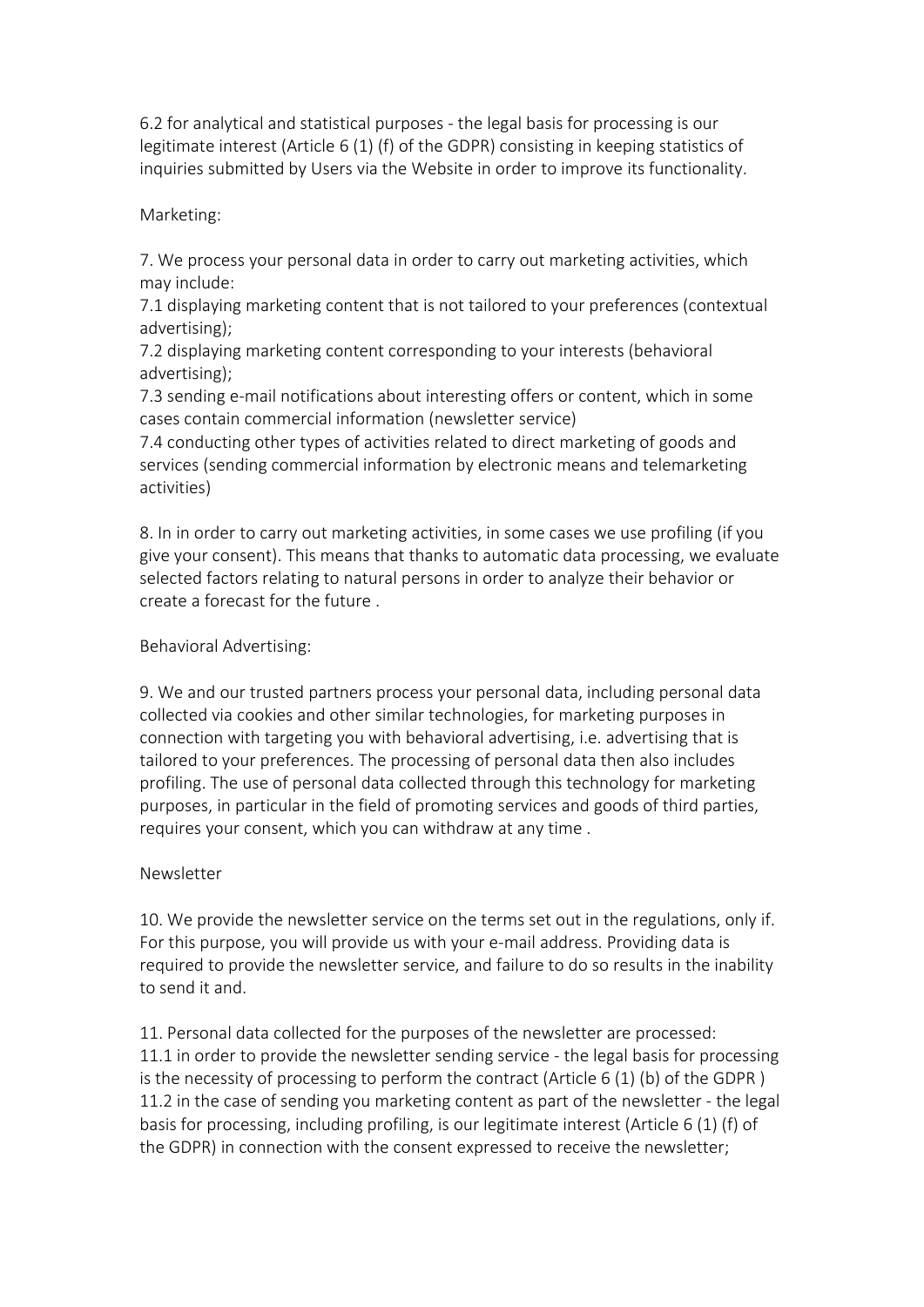11.3 for analytical and statistical purposes - the legal basis for processing is our legitimate interest (Article 6 (1) (f) of the GDPR) consisting in conducting analyzes of your Users' activity on the Website in order to improve the functionalities used; 11.4 in order to possibly establish and pursue claims or defend against them - the legal basis for processing is our legitimate interest (Article 6 (1) (f) of the GDPR).

#### Direct marketing

12. Your Personal Data may also be used by us so that we can direct marketing content to you through various channels, i.e. via e-mail, MMS / SMS or by phone. We only take such actions if you have given us your consent, which you may withdraw at any time .

#### Social media

13. We process your personal data when you visit our social media profiles (Facebook, YouTube, Instagram, Twitter). These data are processed only in connection with keeping the profile, including to inform you about our activity and promote various types of events, services and products. The legal basis for the processing of personal data for this purpose is our legitimate interest (Article 6 (1) (f) of the GDPR) consisting in promoting our own brand .

# Cookies and similar technology

14. Cookies are small text files installed on your device when you browse the Website. Cookies collect information that facilitates the use of the website - e.g. by remembering your visits to the Website and the activities you perform. We may use the following types of cookies as part of the Website .

# Service cookies

15. We use the so-called service cookies primarily to provide you with services provided electronically and to improve the quality of these services. Therefore, we and other entities providing analytical and statistical services to us use cookies by storing information or accessing information already stored in your telecommunications end device (computer, telephone, tablet, etc.). Cookies used for this purpose include:

15.1 cookies with data entered by you (session ID) for the duration of the session (user input cookies);

15.2 authentication cookies used for services that require authentication for the duration of the session (authentication cookies);

15.3 cookies used to ensure security, e.g. used to detect fraud in the field of authentication (user centric security cookies);

15.4 multimedia player session cookies (e.g. flash player cookies), for the duration of the session (multimedia player session cookies);

15.5 persistent cookies used to personalize the User's interface for the duration of the session or a little longer (user interface customization cookies),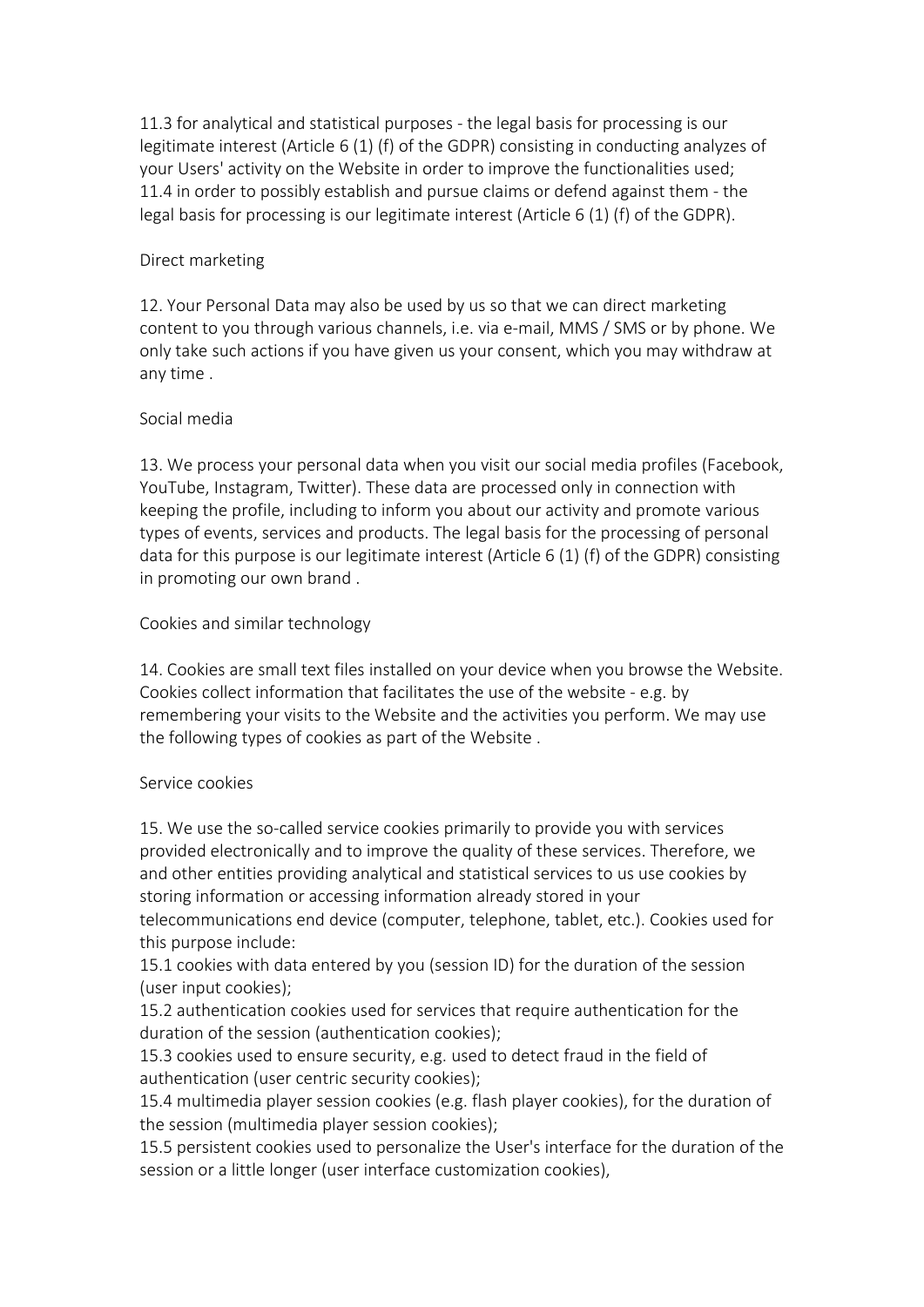15.6 cookies used to monitor traffic on the website, i.e. data analytics, including Google Analytics cookies (these are files used by the Google company to analyze how you use the Website, to create statistics and reports on the functioning of the Website). Google does not use the collected data to identify the User and does not combine this information to enable identification. Detailed information on the scope and principles of data collection in connection with this service can be found at: <https://policies.google.com/technologies/partner-sites?hl=pl>

Marketing cookies:

16. We and our trusted partners also use cookies for marketing purposes, including in connection with targeting you with behavioral advertising. For this purpose, we and our trusted partners store information or gain access to information already stored on your telecommunications end device (computer, telephone, tablet, etc.). The use of cookies and personal data collected through them for marketing purposes, in particular in the field of promoting services and goods of third parties, requires your consent, which may be withdrawn at any time.

Cookies management:

17. If you do not want to receive cookies, you can change your browser settings. We reserve that disabling cookies necessary for authentication processes, security, maintaining user preferences may make it difficult to use the Website.

18. In order to manage cookie settings, select the web browser you use from the list below and follow the instructions:

18.1 Edge 18.2 Internet Explorer 18.3 Chrome 18.4 Safari 18.5 Firefox 18.6 Opera 18.7 Mobile devices: 18.8 Android 18.9 Safari (iOS) 18.10 Windows Phone

Important Marketing Techniques:

19. We use statistical analysis of website traffic through Google Analytics (Google Inc. based in the USA). We do not provide personal data to the operator of this service, but only anonymised information. The service is based on the use of cookies on your user's end device. In terms of information about user preferences collected by the Google advertising network, the user can view and edit information derived from cookies using the tool: <https://adssettings.google.com/authenticated?hl=pl>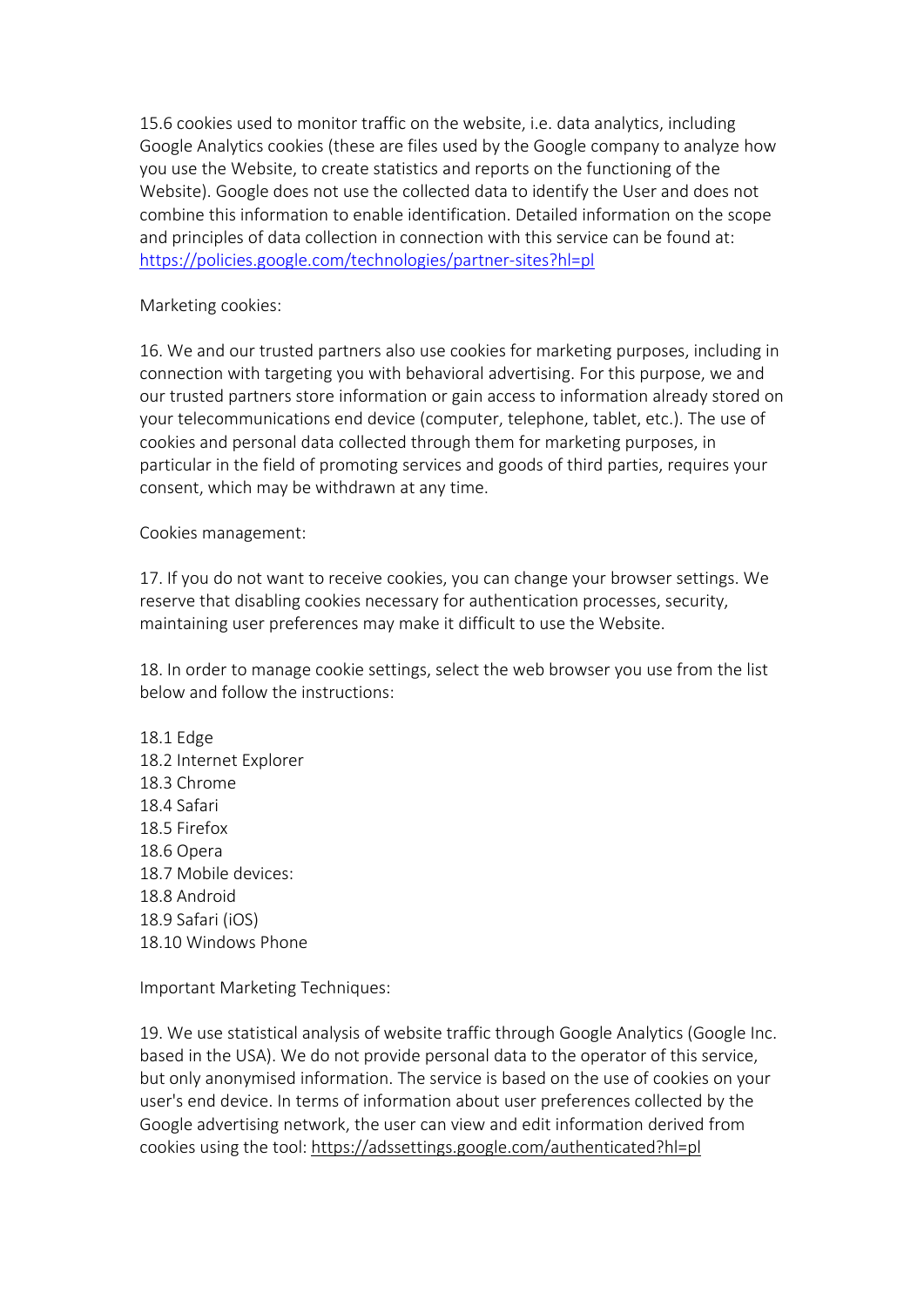20. We use the Facebook pixel as part of the Website. This technology means that Facebook (Facebook Inc. based in the USA) knows that a given person registered in it uses the Website. In this case, it is based on data for which he is the administrator himself. We do not provide any of your additional personal data to Facebook. The service is based on the use of cookies on your end device.

21. The purpose and scope of data collection and their further processing and use by service providers, as well as the possibility of contact and the User's rights in this regard are described in the privacy policy of service providers:

21.1 <https://www.facebook.com/policy.php>

21.2 <https://policies.google.com/privacy?hl=pl&gl=ZZ>

22. We may use remarketing techniques to adjust advertising messages to your behavior on the Website, which may give the illusion that your personal data is used for tracking, but in practice we do not provide any of your personal data to advertising operators. The technological condition for such activities is that cookies are enabled .

23. We can use a solution that studies user behavior by creating heat maps and recording behavior on the Website. This information is anonymized before it is sent to the service operator so that it does not know what natural person it relates to. In particular, passwords and other personal data are not recorded .

The period of personal data processing.

24. The period for which we process your data depends on the type of service provided and the purpose of processing. As a rule, the data is processed for the duration of the service or the performance of the order, until you withdraw your consent or submit an effective objection to data processing (in cases where the legal basis for data processing is our legitimate interest) .

25. The data processing period may be extended if the processing is necessary to establish and assert any claims or defend against them, and after that time only if and to the extent that it will be required by law.

26. After the expiry of the processing period, your data is irreversibly deleted or anonymized.

Your improvements:

27. In Due to the fact that we process your personal data, you have the following rights:

27.1 the right to information about the processing of personal data - on this basis, at your request, we will provide you with information on data processing, including, in particular, the purposes and legal grounds for processing, the scope of the data held, entities to which they are disclosed, and the planned date of data deletion;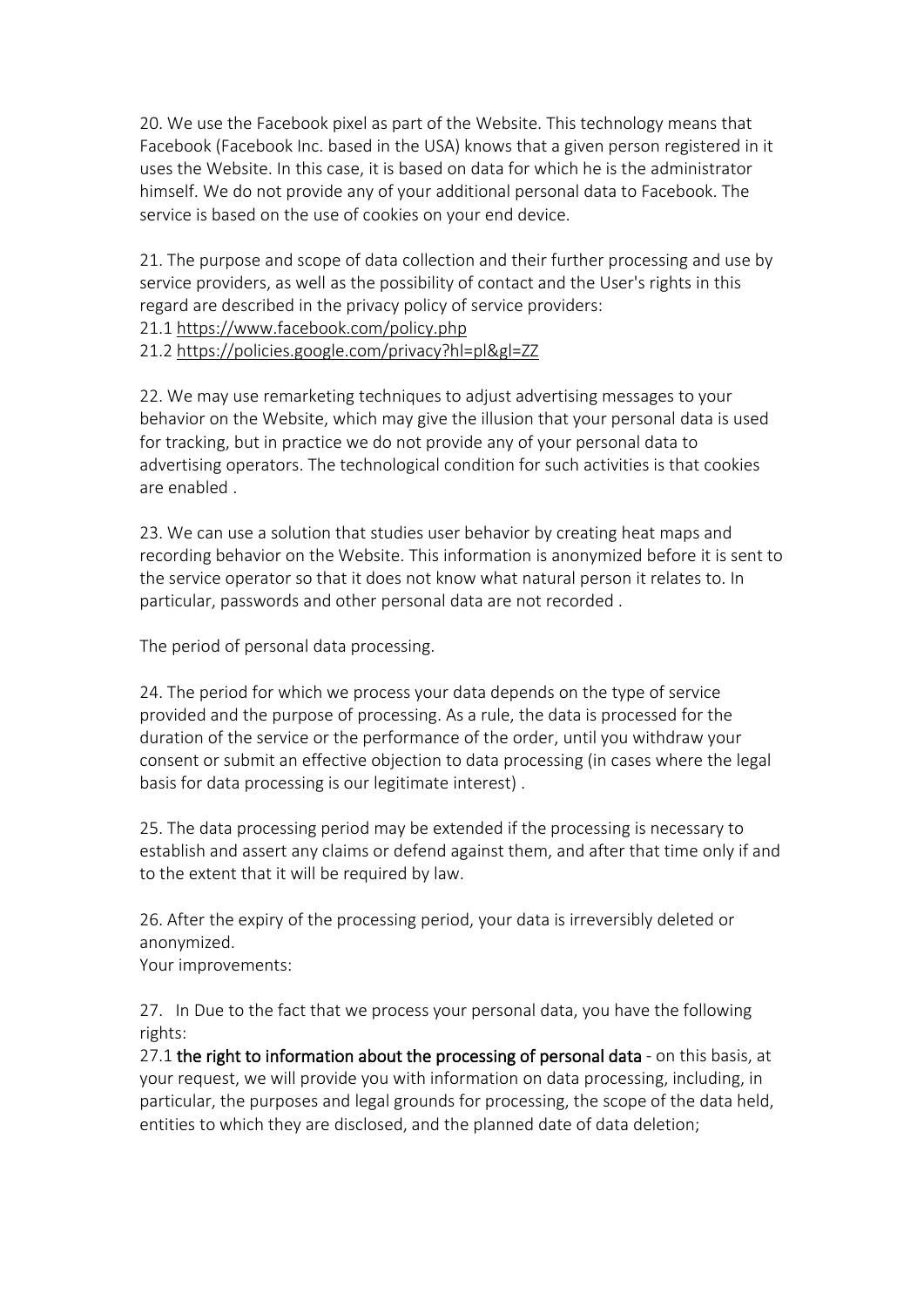27.2 the right to obtain a copy of the data - on this basis, upon your request, we will provide you with a copy of the processed data relating to the person submitting the request;

27.3 the right to rectification - at your request, we are obliged to remove any possible inconsistencies or errors in the processed personal data and to supplement them if they are incomplete;

27.4 the right to delete data - on this basis, you can request the deletion of data, the processing of which is no longer necessary to achieve any of the purposes for which it was collected;

27.5 the right to limit processing - on this basis, at your request, we will cease to perform operations on your personal data - with the exception of operations for which you have consented - and their storage, in accordance with the adopted retention rules or until the reasons for limiting data processing cease to exist 27.6 the right to transfer data - on this basis - to the extent that your data is processed in connection with the concluded contract or consent - we will provide you with the data provided by you in a format that can be read by a computer. You can also request that we send this data to another entity - provided that we have the appropriate technical capabilities to do so.

27.7 the right to object to the processing of data for marketing purposes - you can object to the processing of personal data for marketing purposes at any time, without the need to justify such objection;

27.8 the right to object to other purposes of data processing - You can object to the processing of personal data at any time, which is carried out on the basis of our legitimate interest (e.g. for analytical or statistical purposes or for reasons related to the protection of property); objection in this respect should contain a justification; 27.9 the right to withdraw consent - if the data is processed on the basis of your consent, you have the right to withdraw it at any time, which, however, does not affect the lawfulness of the processing carried out before the consent was withdrawn. 27.10 the right to lodge a complaint - if you believe that the way we process your personal data violates the provisions of the GDPR or other provisions on the protection of personal data, you can submit a complaint to the President of the Office for Personal Data Protection.

Recipients of data:

28. Due to the fact that we want to provide you with the best services, we will disclose your personal data to our trusted partners, including in particular suppliers responsible for the operation of IT systems, entities such as banks and payment operators, entities providing accounting services, couriers (including in connection with the execution of the order), marketing agencies (in the field of marketing services) and our related entities

29. Your personal data will be made available to other entities for their own purposes, including marketing purposes, only if you give your consent

Transferring data outside the EEA;